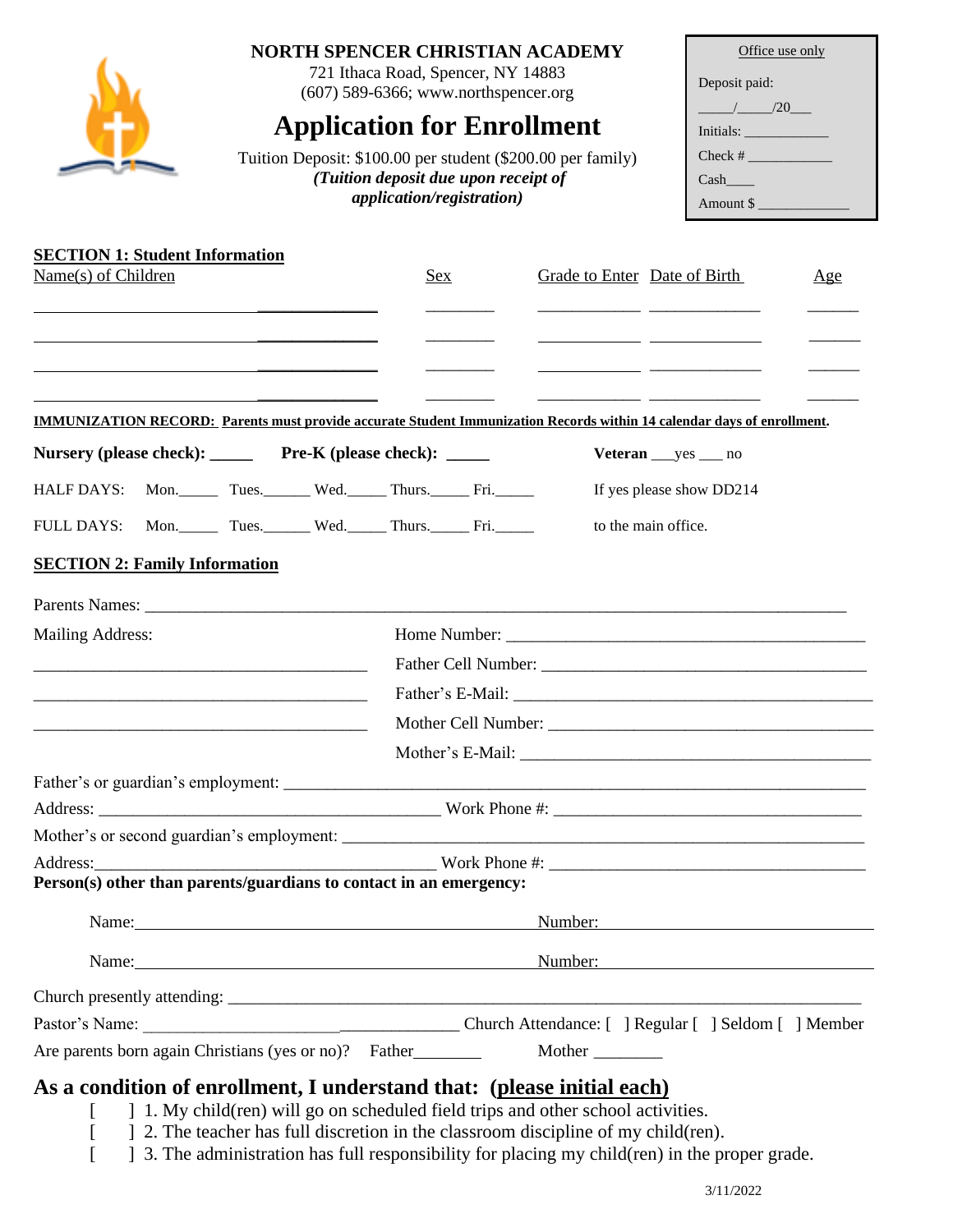- 4. My cooperation is required in:
	- [ ] making regular tuition payments [ ] practical help
	-
- 
- [ ] prayer as a believer in Christ [ ] participation in school functions [ ] "fair share" donations [ ] support of the teachers and school
	-
- $\lceil \quad \rceil$  support of the teachers and school
- [ ] 5. The school reserves the right to dismiss any student who does not respect its spiritual standards or does not cooperate in the education process.
- [  $\Box$ ] 6. In case of emergency when neither parent can be reached, I do hereby give permission for my child to receive medical care, as necessary.
- [ ] 7. I have received a copy of the school Handbook and agree to have my child abide by the rules and standards of the school. I agree not to be divisive over NSCA policies, rules, and standards.
- [ ] 8. I understand that the latest NSCA School Board Policies are available in the Office and I acknowledge I am responsible to read and have my child(ren) abide by the policies.

**[ ] 9. I understand that Grades N to 8 are evangelistic in philosophy** This means that my child(ren) do not have to believe in Jesus Christ to be in Grades N-8.

 **[ ] 10. I understand that by submitting this application I may be liable for all fees associated with attendance and the first month's tuition for registered children listed above.**

#### **SECTION 3: For New Families/Students Only:**

Last School Attended: \_\_\_\_\_\_\_\_\_\_\_\_\_\_\_\_\_\_\_\_\_\_\_\_\_\_\_\_\_\_\_\_\_\_\_\_\_\_\_\_\_\_\_\_\_\_\_\_\_\_\_\_\_\_\_\_\_\_\_\_\_\_\_\_\_\_\_\_\_\_\_\_\_

Briefly explain why you are interested in sending your child to NSCA:

Does your child have any special learning, health, or behavior concerns that we should know about?

NSCA depends on parental volunteers to help with curricular and extracurricular activities. What areas of expertise to do have that you would be willing to offer to NSCA on a volunteer basis?

\_\_\_\_\_\_\_\_\_\_\_\_\_\_\_\_\_\_\_\_\_\_\_\_\_\_\_\_\_\_\_\_\_\_\_\_\_\_\_\_\_\_\_\_\_\_\_\_\_\_\_\_\_\_\_\_\_\_\_\_\_\_\_\_\_\_\_\_\_\_\_\_\_\_\_\_\_\_\_\_\_\_\_\_\_\_\_\_\_\_\_\_\_\_\_\_\_\_\_\_\_\_\_\_\_\_\_\_\_\_\_

#### **SECTION 3: The Confession of Faith is attached. Please read and keep for your records.**

- **[ ] We have read the Confession of Faith and agree with it.**
- **[ ] We are willing to have our child trained in accordance with it.**
- **[ ] I agree to release the images and likenesses of my children to Bible Baptist Church of North Spencer and/or NSCA for school promotional materials and our Web Site.**

In signing below, I acknowledge I have read and understand this application in its entirety. I agree to support and abide by the policies of the school and to be responsible for all fees and tuition billed pursuant to policies at North Spencer Christian Academy and/or the Bible Baptist Church at North Spencer in place as of this date.

| <b>Father's Signature:</b> | Date: |
|----------------------------|-------|
| <b>Mother's Signature:</b> | Date: |

**(Please return this page to the Office with your Registration Fee)**